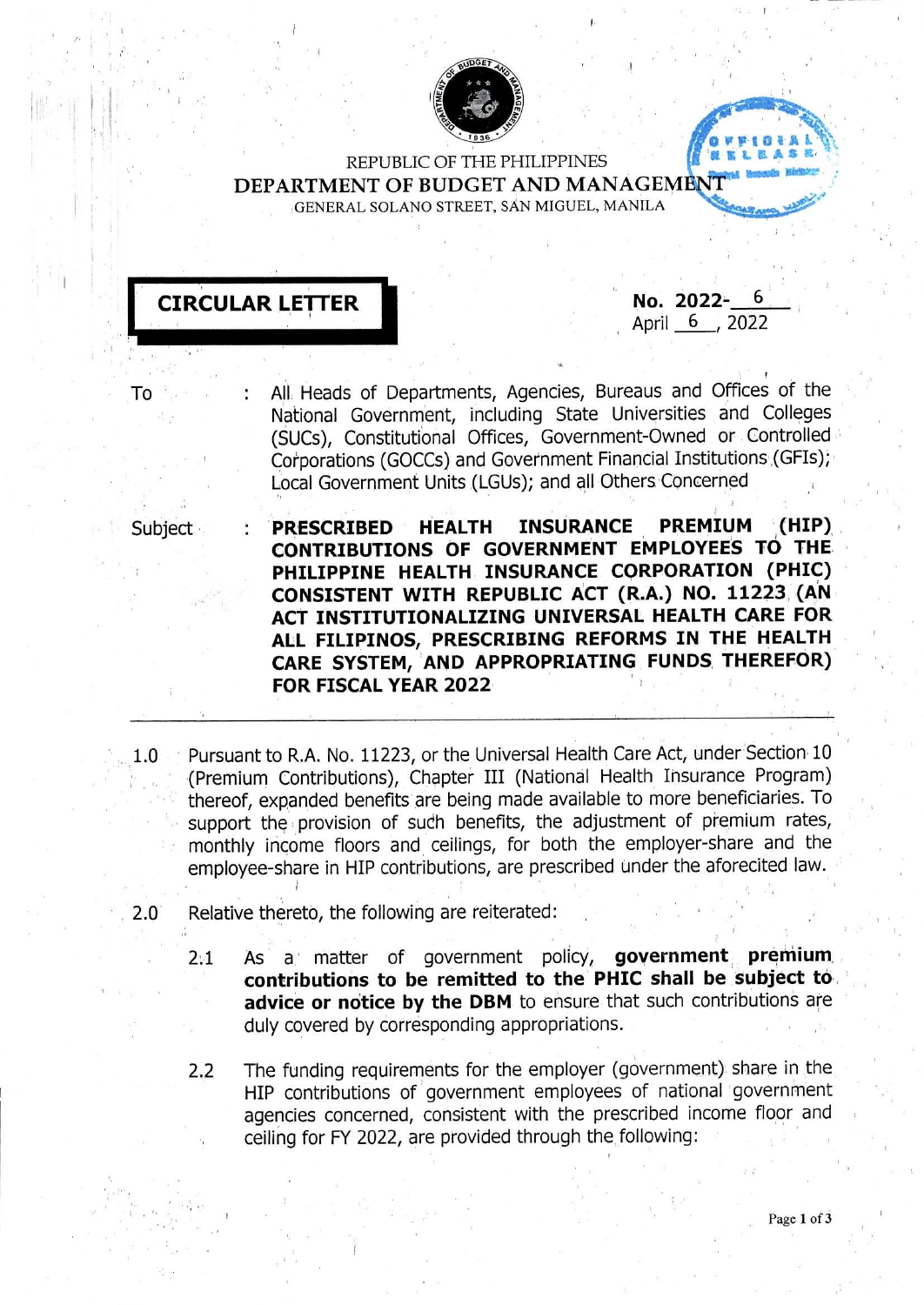- **2.2.1 Agency-Specific Budgets** covers the FY <sup>2022</sup> requirements corresponding to the **UHCA-scheduled rate (i.e., 3.5%)** of government contributions to PHIC **for FY 2021,** which are already **included in the comprehensive release of alldtments through the GAA as the Allotment Order;** and
- **2.2.2 Miscellaneous Personnel Benefits Fund (MPBF)** the special purpose fund which provides the required amounts to adjust the employer share in the HIP contributions effective January <sup>1</sup> of FY 2022, based on the **UHCA-scheduled rate (i.e., 4.0%) for FY 2022,** as indicated in this Circular.
- In the case of GOCCs and LGUs, the following shall be observed as applicable: 2.3
	- 2.3.1 GOCCs shall charge, against their respective Corporate Operating Budgets under the Personnel Services expense, the amounts required for the adjustment in the employer (government) share in the HIP contributions of government employees. GOCCs are prohibited to source the payment for the purpose from loans and subsidy from the NG for the GOCC's operations, except for subsidy income or subsidy given by the DBM for the adjustment of HIP contributions.
	- 2.3.2 LGUs are enjoined to:
		- 2.3.2.1 Implement the adjusted employer (government) share in the HIP contributions of government employees to the PHIC provided in this Circular;
		- 2.3.2.2 Adopt the appropriate measures in their respective FY 2022 annual budgets and onwards, subject to the provisions of RA No. 7160 or the Local Government Code of 1991, and other existing pertinent budgeting rules and regulations.
- 3.0 For purposes of computing the **premium contribution in FY 2022, to be equally shared between the employee and the employer** (Government, the following shall be observed according to Monthly Basic Salary (MBS)):
	- 3.1 For those with **MBS not exceeding P10,000 (income floor),** the monthly premium is fixed at **P400.00;**
	- 3.2 For those with **MBS exceeding P10,000 (income floor) but less than P80,000 (income ceiling),** the prescribed rate of 4.00% is applied, **as computed straight based on the Monthly Basic Salary fMBSl:** and